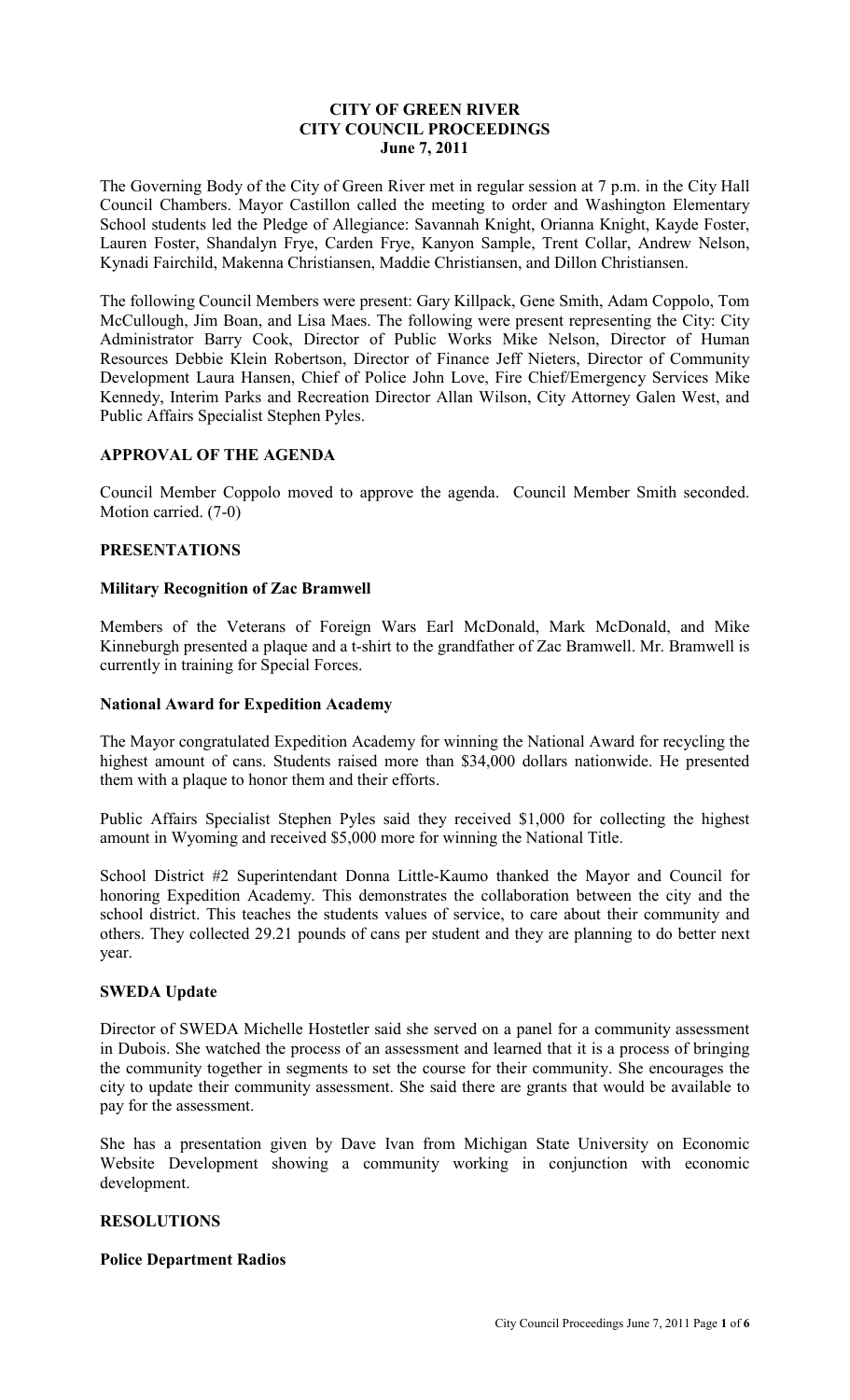## **A resolution for the governing body of the City of Green River, Wyoming, to approve an increase in expenditures in the General Fund for the Police Department to purchase radios in the amount of \$16,465**

Council Member Coppolo moved to approve the resolution. Council Member Maes seconded.

Police Chief John Love said he is wondering why this is not being budgeted. He feels council is telling them to go out and bust more drug dealers to get money for equipment. The money in the Seizure Fund should be used as an emergency fund. He would like this be budgeted and not be taken out of the Seizure Fund.

Council Member Smith said this motion was to spend General Fund money and not Seizure money.

Mr. Cook said during budget discussions it was suggested the seizure money be used to buy the radios now. This resolution takes the money for the radios out of the Seizure Fund and pays for them right now out of this year's budget. If council decides not to go forward with this now it would have to be budgeted in the 2012 budget.

Council Member Boan amended the motion to have the money taken out of next year's budget and not to take it out of the Seizure Fund.

Council Member Killpack said he does not have any problem with this because it is money that comes out of the General Fund.

The Mayor said it would deplete the Drug Seizure Fund and that is the issue.

Council Member Killpack said it is going to be replenished when they do another drug seizure so it will come back.

Council Member Boan said it is not a guarantee that the money will be replaced.

Council Member Coppolo said this is taxpayer money no matter what. You are pulling money out of a fund and now people know it is there.

The Mayor called for the motion.

Council Member Boan motioned to have the money taken out of next year's budget and not out of the Drug Seizure Fund. Council Member McCullough seconded. Motion carried (5-2) with Council Members Killpack and Coppolo voting no.

Amended motion passed (5-2) with Council Members Coppolo ad Killpack voting no.

*This item has already been addressed in the 2012 budget so no council action was needed.* 

### **Farmer's Market Sales**

**R11-29: A resolution for the governing body of the City of Green River, Wyoming, to approve an increase in expenditures in the General Fund from the proceeds of the Farmer's Market sales to be placed in the Main Street Division's Technical Supplies Line Item in the amount of \$1,377.48**

Council Member Maes moved to approve the resolution. Council Member Coppolo seconded. Motion carried. (7-0)

# **COUNCIL ACTION ITEMS**

#### **Lease/Purchase Proposal for a Fire Apparatus Pumper**

Council Member McCullough moved to approve the Municipal Lease/Purchase Proposal for the purchase of a fire apparatus pumper. Council Member Boan seconded.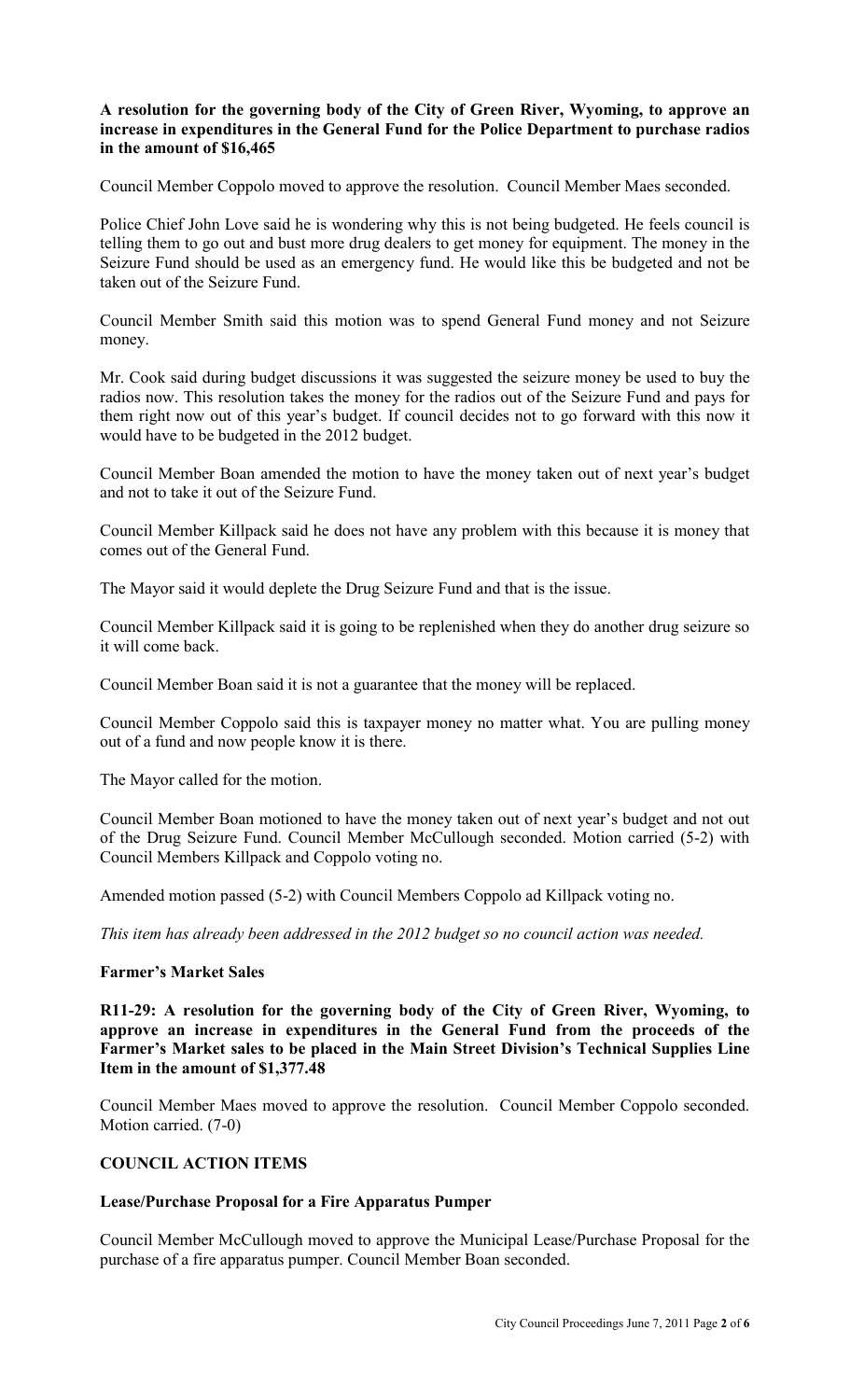Finance Director Jeff Nieters explained the lease proposal history. He looked at five institutions and he narrowed it down to two. The difference between the two is thirty basis points which come out to be around \$5,000 over the life of the lease. He is recommending CAL First because they are offering the lowest interest rate and could lock it in right away. In August of 2012 the first payment will be due and this is in the Fiscal Year budget for 2013.

Legal Counsel Galen West said ordinarily if you are looking at utilizing a lease arrangement for equipment, the equipment is waiting for you to come and pick it up. In this case, it is for two trucks that are going to be built. It is a locked in rate, but it can change over the time the trucks are being built, and he would like to make sure council is aware of this.

Council Member McCullough suggested moving forward with the lease proposal.

Council Member Smith asked Mr. Nieters if the city will be paying one of the lease payments this year with part of the vehicle money that has been set aside.

Mr. Nieters said they would pay for one vehicle now and then send the first payment for the lease in August of 2012 which is in the city's 2013 budget.

Council Member Coppolo clarified that the lease will go forward with a possibility that council would have to come up with \$300,000 if the lease should fall through.

Mr. Nieters said it would be around \$400,000 but he is confident that there will not be any problems because they have leased through them before.

Council Member Smith asked if the lease does fall through, would the city have the right to go with the other choice.

Mr. Nieters said it would depend on why the lease fell through in the first place. They might have to use the Risk Management money.

Motion carried. (7-0)

### **Bid Award for the Fire Apparatus Pumpers**

Council Member Maes moved to accept the bid from Pierce Manufacturing, Inc. for two custom fire apparatus pumpers, and to award the bid for two custom fire apparatus pumpers to Pierce Manufacturing, Inc. for the total of \$1,089,689.00. Council Member Boan seconded.

Council Member Coppolo asked what the reason was for two bids.

Fire Chief/Emergency Services Mike Kennedy said the biggest reason was because the truck was not built to specs, they did not have a bid bond for both trucks and the only bid bond received was not in the same name as the bidder.

Motion carried. (7-0)

### **Ratification of the Vote for the Purchase of Land on 375 West Flaming Gorge Way**

Council Member Killpack moved to ratify the vote taken on 5/27/11 for the purchase of the property at 375 W. Flaming Gorge Way in the amount of \$250,728.89. Council Member Smith seconded. Motion carried (6-1) with Council Member Boan voting no.

# **Wireless Advanced Communication Bid Award**

Council Member Smith moved to approve and award the bid for the emergency equipment and installation of the equipment for three police vehicles and one Fire Department vehicle to Wireless Advanced Communication in the amount of \$69,902. Council Member Coppolo seconded.

Council Member Smith asked Mr. Cook if the dollar amount is covered in the amount that has been allocated for the vehicles.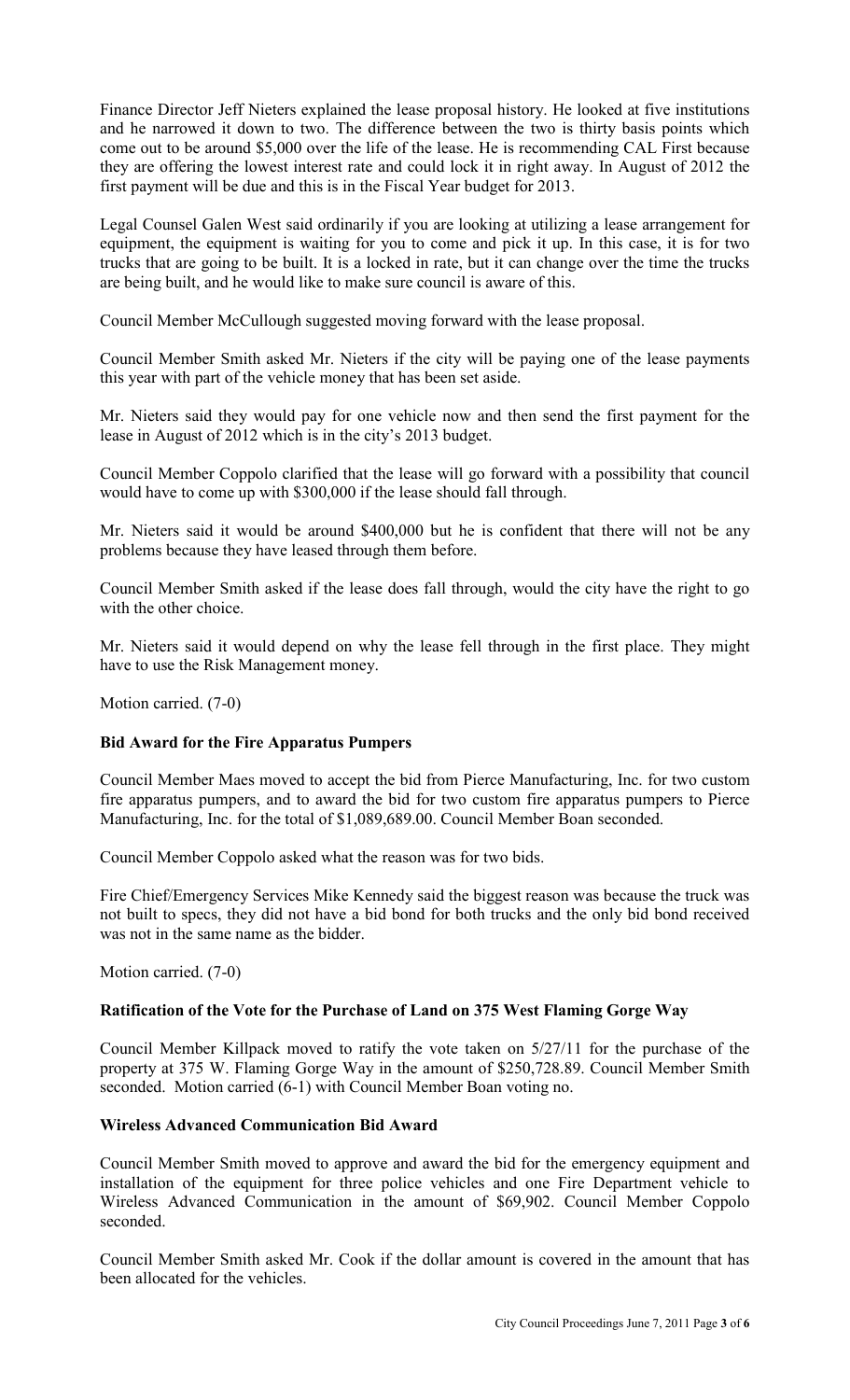Mr. Cook said yes.

Motion carried. (7-0)

# **CONSENT AGENDA**

Council Member McCullough moved to approve the following consent agenda items. Council Member Boan seconded. Motion carried. (7-0)

- The donation of the old SRT truck to the Rock Springs Police Department SWAT Team.
- The release of retainage in the amount of \$106,878.22 to DeBernardi Construction Co. Inc. after the 41 day advertising requirement and subject to no legal claims against the vendor.
- Contract with the Avrio Group for the Citywide Wireless System in the amount of \$34,367 per year.
- Lease agreement with Josh and Leeann Jessen for Horse Corrals #79 and #80.
- Donating the 1990 Ford E-350 EconoBus "as is" to SW-WRAP.
- Maintenance agreement for the Purchasing Division's document center with Copier & Supply in the amount of \$.012/copy.
- Minutes for: May 10, 2011 Special Council, May 10, 2011 Workshop, May 12, 2011 Budget Workshop, May 17, 2011 Council, May 19, 2011 Special Council, May 19, 2011 Budget Workshop, and May 26, 2011 Budget Workshop.
- Financial Reports and Payment of Bills: Prepaid Invoices =  $$386,493.46$  Outstanding Invoices =  $$976,105.44$ Pre-authorization Payments = \$820,000.00 Payroll Expenditures = \$368,380.20

# **CITY ADMINISTRATOR'S REPORT**

Mr. Cook commended the City of Green River Solid Waste Division, the City of Rock Springs, and the Solid Waste District #1 for the  $15<sup>th</sup>$  Annual Household Hazardous Waste Day which was held on May 14, 2011. He said everyone did an excellent job.

Staff is continuing to monitor the SE Water Expansion Project. As of June 6, 2011 the pay requests are at 57% and the contracted time is at 80%. There is a big discrepancy with the time used and the payments. Staff will be meeting with the contractor to try to rectify the issues. The work completed is way behind compared to payments, and he wanted to bring it to the governing body's attention.

The Traffic Committee met on May 12, 2011 and looked at two issues. One was a request by citizens to take a look at the school zone on Shoshone. It is very small and covers the crosswalk at Tigee Circle. They will be removing the school zone but they will keep the crosswalk there. The second request is a concern for speeding on McKinnley and Evers Streets. They will be looking into striping that circle or putting up signage to have people slow down.

Main Street is looking into raising money for some of the events that they are doing. They have sent out donation requests. There will be no match required with this. There will not be a resolution for this because it is a request for donations, not a grant.

Council Member Boan asked if there were limitations on how they can spend the money that they will receive.

Mr. Cook said this is strictly for Main Street use but will be monitored by the Finance Department.

Mr. Cook said the agenda for next Tuesday's Workshop/Special Council meeting will start at 6:30 pm with two short presentations and then adjourn at 7:00 pm for the public hearing on the proposed budget for 2011-2012.

The governing body will have three resolutions: appropriations, salaries and wages for employees, and the schedule of fees. There will be another resolution to increase the expenditures for the Capital Projects.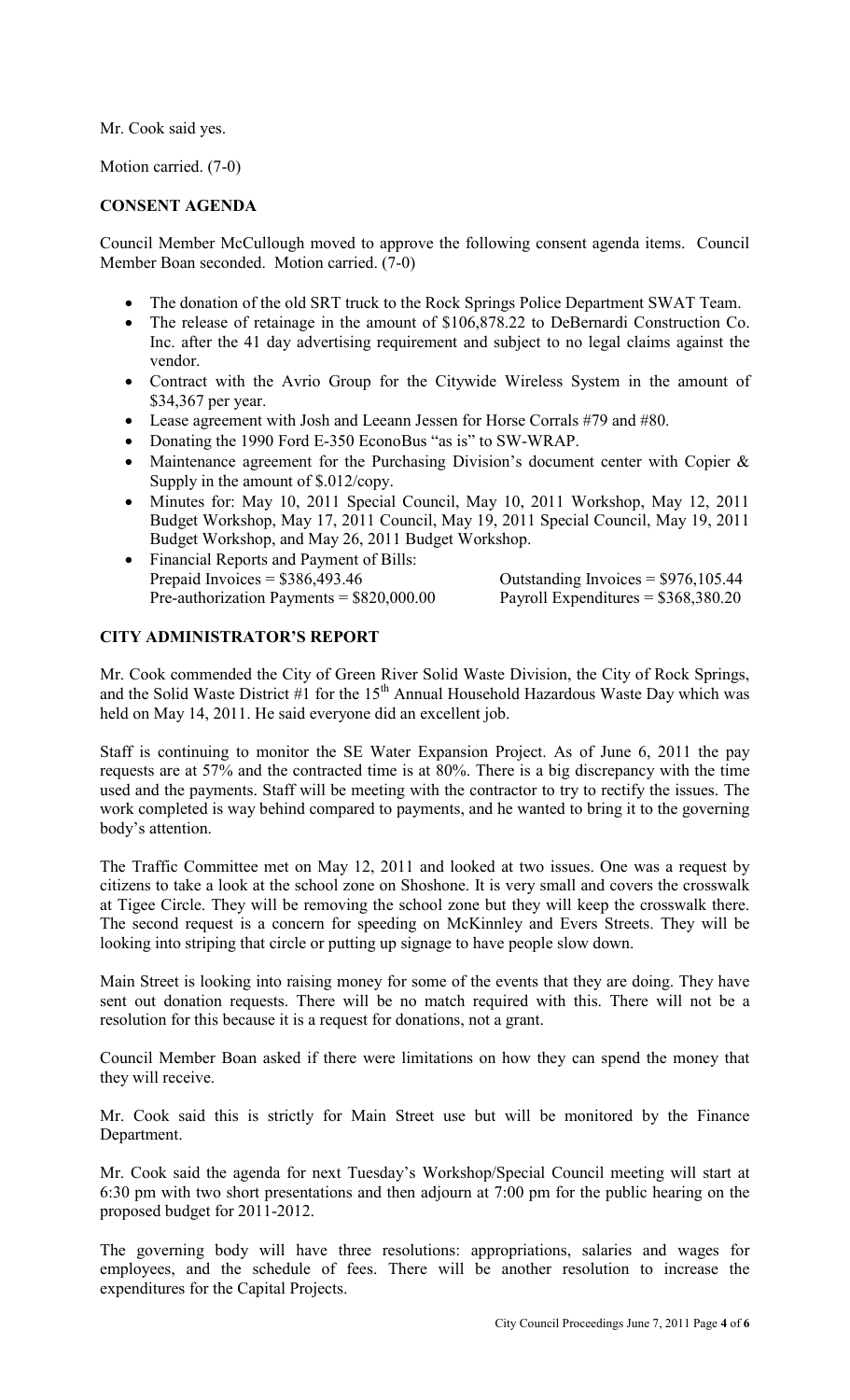Interim Parks and Recreation Director Allan Wilson said the HVAC system project at the Recreation Center is at 99% completion. He said he is very proud because there have been no change orders at all. He will be coming to council in July to close the project and release the retainage.

Council Member Boan commended Mr. Wilson for not having any change orders.

Council Member Coppolo commended Mr. Wilson for keeping his projects on target and within budget.

Council Member Maes commended him for a job well done.

Council Member Smith agreed.

### **CITY ATTORNEY'S REPORT**

Mr. West had nothing to report.

### **MAYOR AND COUNCIL REPORTS**

Council Member Smith asked for more information on the flashing school zone light signs.

Council Member Coppolo said the signs draw your attention to the school zones and it provides more protection for the students.

Council Member Killpack thanked Mr. Pyles for bringing the students to say the Pledge of Allegiance. It is a positive thing for the community and council. He hopes it will continue in the future. He thinks it is good to have military recognition.

He said he serves on the SWEDA board and the city needs to support the economic growth within the community. Ms. Hostetler is not resigning. The meeting last night was not very good and they may be faced with some challenges.

Council Member Boan had nothing to report.

Council Member Maes said she and Council Member Smith attended the recycling meeting and they have budget authority of \$30,000 for a baler. They want to have a meeting to look at both cities recycling needs.

Council Member Coppolo said he agrees with Council Member Killpack on the importance of economic development. He would like to hear different group ideas on economic growth at a workshop. He thanked Mr. Wilson for doing such a good job with his projects.

Council Member McCullough reminded everyone about the rodeo that is taking place on Friday and Saturday night.

Council Member Smith said the outlook with SWEDA is not good for economic development in Sweetwater County. We still need the functions that SWEDA needed to perform but it does not look like the County or the City of Rock Springs are going to fund them. He thinks it would be a good idea to have some workshops to discuss what can be done to accomplish the goals for growth.

The Mayor said there are several issues facing SWEDA and no one knows what will happen.

He attended the Main Street Conference in DesMoines, Iowa. He said it was interesting to see what other areas are doing within their communities.

He encouraged everyone to attend the Keith Young Memorial Run on Saturday.

### **ADJOURNMENT TO EXECUTIVE SESSION**